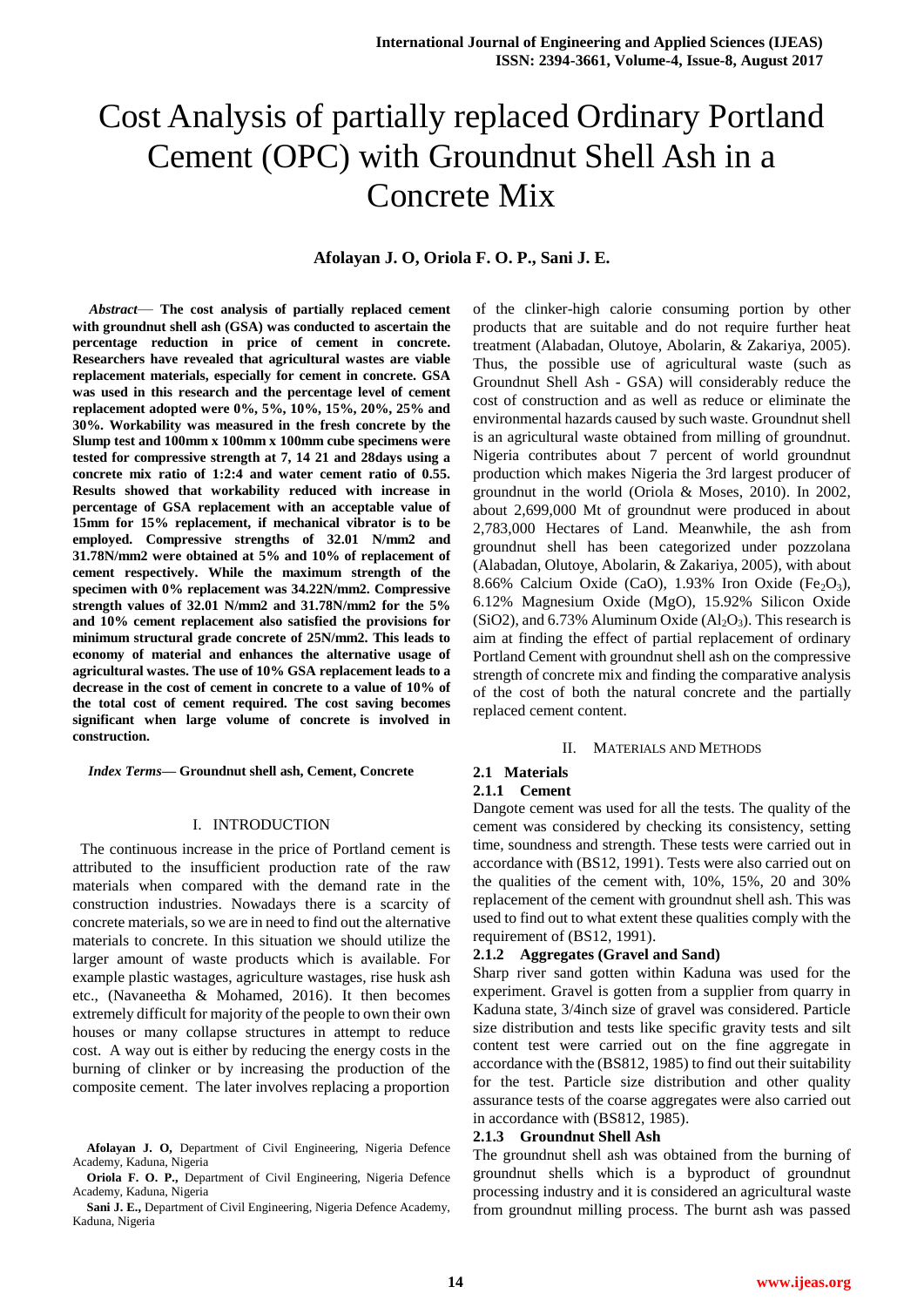through a BS sieve of 150 microns. The portion passing through the sieve which has the required fineness of 0.063 mm was used for the test while the residue was discarded.

# **2.1.4 Water**

The water used for the concrete work is of drinkable quality obtained from Concrete laboratory of the Department of Civil Engineering Nigerian Defence Academy permanent site, Kaduna.

# **2.2 Method**

# **2.2.1 Concrete Work**

The slump values of the concrete produced with the cement at different level of replacement were measured and recorded. This was done first with a water cement ratio of 0.55 as prescribed in BS 8110 (1997). The concrete at different replacement of cement with groundnut shell ash were moulded, demoulded and cured for 7, 14, 21, and 28 days. The concrete were mixed at a mixed ratio of 1:2:4 and water cement ratios of 0.55.

# **2.2.2 Production of Concrete Cubes**

Groundnut shell ash (GSA) was used to replace ordinary Portland cement at 0%, 5%, 10%, 15%, 20and 30% by weight of cement. Concrete cube with 0% of groundnut shell ash serve as the control experiment. A 100mm x 100mm x 100mm steel moulds was used to produce concrete cubes of mix ratios 1:2:4 with constant water cement ratio of 0.55. The cube steel moulds were assembled prior to mixing and properly lubricated with engine oil for easy removal of hardened concrete cubes. Each mould was then filled with prepared fresh concrete in three layers and each layers was tamped with taping rod using twenty-five (25) strokes uniformly distributed across the seldom of the concrete in the mould. The top of each mould was smoothened and leveled with hand trowel and then the outside surfaces cleaned. The moulds and their contents were left in the open air for 24 hours. The concrete cubes were demoulded after 24 hours of the concrete setting under air and later in storage curing tank filled with clean tap water only for periods of 7, 14, 21, and 28 days respectively.

# III. RESULTS AND DISCUSSION

### **3.1.1 Oxide Composition of Cement and Groundnut shell ash**

The oxide composition obtained from the Chemical Analysis of Groundnut Shell Ash (GSA) and cement is summarized in Table 1. As may be observed from Table 1, the oxide composition of GSA shows that it contains 33.36% silica which is higher than 21.55% for cement and this is an important ingredient as it imparts strength to the cement due to the formation of Dicalcium and Tricalcium Silicates (Saurabh, 2013).

| <b>Table 1:</b> Oxide compositions of ground nut shell as compared |
|--------------------------------------------------------------------|
| with Ordinary Portland cement                                      |

| Oxide                          | Groundnut<br>shell<br>ash<br>$(9/0)*$ | (OPC)<br><b>Cement</b><br>$(\%)^{**}$       |  |  |
|--------------------------------|---------------------------------------|---------------------------------------------|--|--|
| Cao                            | 10.91                                 | 64.45                                       |  |  |
| SiO <sub>2</sub>               | 33.36                                 | 21.55                                       |  |  |
| $Al_2O_3$                      | 6.73                                  | 5.28                                        |  |  |
| Fe <sub>2</sub> O <sub>3</sub> | 2.16                                  | 3.95                                        |  |  |
| MgO                            | 4.72                                  | 1.85                                        |  |  |
| $K_2O + Na_2O$                 | 25.38                                 |                                             |  |  |
| TiO <sub>2</sub>               |                                       |                                             |  |  |
| SO <sub>3</sub>                | 6.40                                  | 1.50                                        |  |  |
| CO <sub>3</sub>                | 6.02                                  | ۰                                           |  |  |
| $\ast$                         | $A$ ftor<br>$\Omega1$<br>(Alaboda     | $\mathbf{Q}_{\tau}$<br>A <sub>holorin</sub> |  |  |

After (Alabadan, Olutoye, Abolarin, & Zakariya, 2005)

\*\* (Afolayan, Amartey, & Oriola, 2015)

# **3.1.2 Compacting factor (cf) and slump tests**

The result for the compactive factor and slump tests is shown in Table 2. From the results it is observed that slump value decreases with increase in the percentage replacement of GSA in the concrete mix and also, the compacting factor test shows a decrease in value as the percentage replacement of GSA is increased in the concrete mix. This observed trend may be attributed to the fact that the density of the GSA is lower than that of Cement and the particle size finer. Therefore, the volume of GSA is higher than that of the replaced cement leading to higher water requirement for wetting and mixing GSA proportion when compared to that of similar weight of Cement. Similar trend was recorded by (Afolayan, Amartey, & Oriola, 2015)

| Percentage<br><b>Replacement Of</b><br><b>GSA</b><br>(%) | <b>Specimen</b><br>ID | <b>Weight Of</b><br><b>Partially</b><br><b>Compacted</b><br>Concrete<br>(g) | <b>Weight Of</b><br><b>Fully</b><br><b>Compacted</b><br><b>Concrete</b><br>(g) | Compacting<br>Factor<br>(CF) | <b>Slump</b><br>(mm) |
|----------------------------------------------------------|-----------------------|-----------------------------------------------------------------------------|--------------------------------------------------------------------------------|------------------------------|----------------------|
| $\Omega$                                                 | $A1 - A12$            | 14235                                                                       | 16740                                                                          | 0.85                         | 30                   |
| 5                                                        | $1B - 12B$            | 14680                                                                       | 16830                                                                          | 0.87                         | 23                   |
| 10                                                       | $1C - 12C$            | 14680                                                                       | 16939                                                                          | 0.88                         | 18                   |
| 15                                                       | $1D - 12D$            | 15840                                                                       | 17800                                                                          | 0.89                         | 15                   |
| 20                                                       | $1E - 12E$            | 14896                                                                       | 17321                                                                          | 0.86                         | $\overline{0}$       |
| 25                                                       | $1F-12F$              | 14364                                                                       | 17101                                                                          | 0.84                         | 8                    |
| 30                                                       | $1G - 12G$            | 13853                                                                       | 16895                                                                          | 0.82                         | 5                    |

**Table 1:** Compacting factor (cf) and slump tests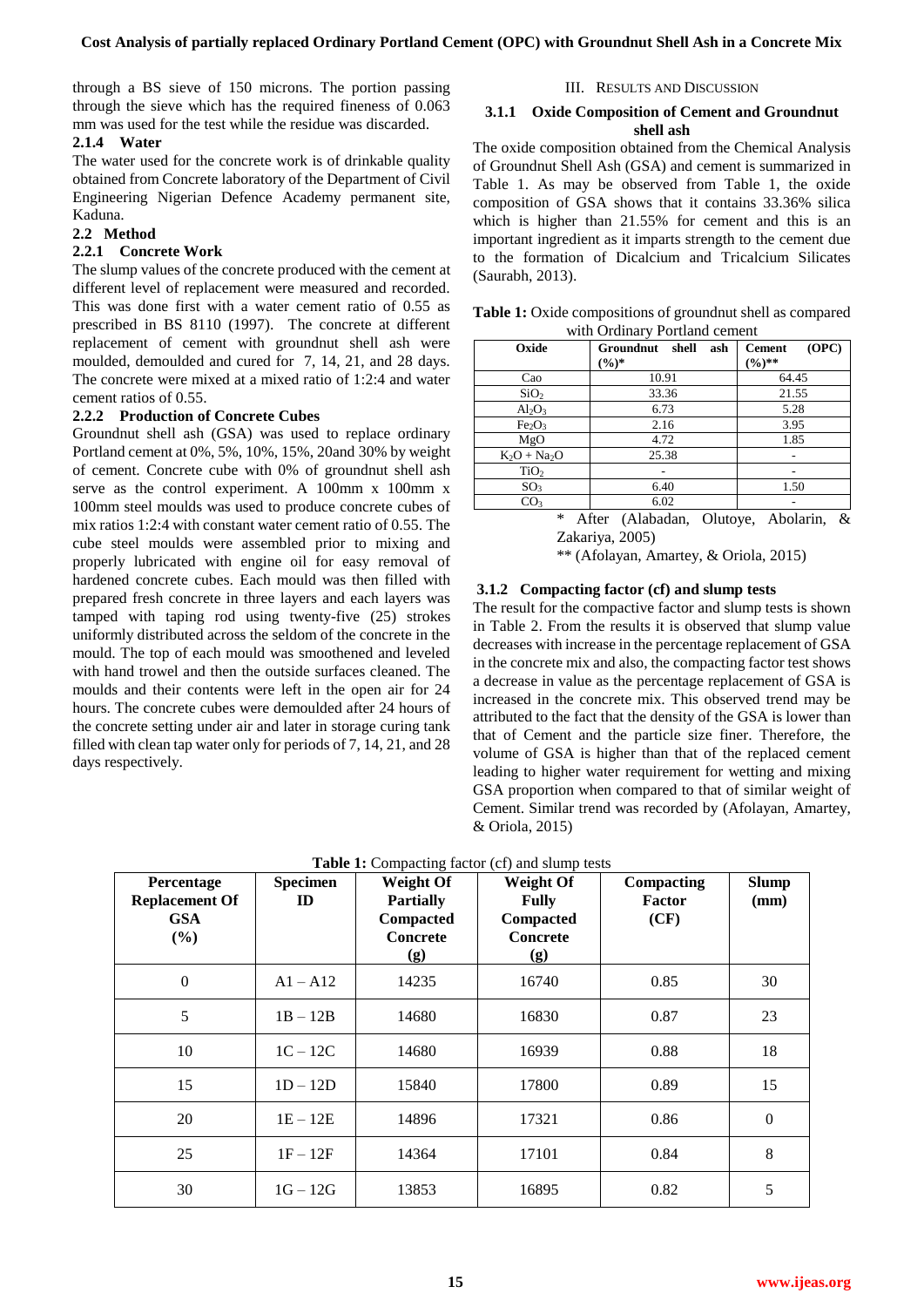# **3.1.3 Compressive Strength Test**

**Effects of curing age (days) on compressive strength** 

The results of the Compressive strength test at various curing age is shown in Figure 1. It shows increasing strength with age for all the blends. Higher strength values were obtained at 28 days curing period therefore the target of 25N/mm<sup>2</sup> were obtained at curing at beyond 21 days.



Figure 1: Variation of concrete compressive strength with age at different percentages of cement replacement with GSA

# **3.1.4 Effects of Groundnut shell ash on compressive strength**

The variation of concrete compressive strength with groundnut shell ash at varying curing period is shown in Figure 2. The general trend is that compressive strength steadily decreases with increase in the percentage of replacement of cement with GSA in the concrete. However, the target value of 25N/mm<sup>2</sup> was achieved at replacement value not higher than 10% GSA. At 28 days curing period the compressive strength values recorded are; 34.22N/mm<sup>2</sup> for 0% GSA replacement, 32.01N/mm<sup>2</sup> for 5% GSA replacement and 31.78N/mm<sup>2</sup> for 10% replacement. Replacement above this percentage recorded values lower than that of the target strength. Similar trend were recorded by (Mahmoud, Belel, & Nwakaire, 2012), (Afolayan, Amartey, & Oriola, 2015) and (Navaneetha & Mohamed, 2016).



**Figure 2:** Variation of concrete compressive strength with percentages of cement replacement at different curing age

# **3.1.5 Cost Analysis**

The typical cost analysis was conducted for the optimum blend replacement that met the value of the target strength which is 10% replacement of GSA compared with the control which is 0% GSA. The various materials needed for casting 1m<sup>3</sup> of concrete for both the natural concrete and 10% replaced concrete are shown by the following calculations.



Size of cube used:  $100 \times 100 \times 100$ Volume of cube:  $V = 0.1 \times 0.1 \times 0.1 =$  $0.001~m^2$ 

Mix ratio:  $1:2:4$  (cement: sand: gravel)  $\frac{Water}{Cement} ratio \left(\frac{w}{c}\right):$ 0.55 Number of cube cated per percentage  $= 12$ For 100% Cement i.e 0% GSA Weight of cube =  $2530g$ *Weight of cement* =  $\frac{1}{7}$   $\times$  2530 = 361g Weight of sand  $=\frac{2}{7} \times 2530 = 723g$ *Weight of gravel* =  $\frac{4}{5} \times 2530 = 144g$ Weight of  $GSA = 0$ Since we are interested in cement and its replacement with GSA Total weight of cement needed =  $361 \times$  $12 = 4332g = 4.332kg$ 

Total weight of cement replaced by  $10\%$  GSA =  $\frac{10}{100}$  × 4332 = 433.2g

Total weight of cement  $+$  10% GSA =  $4332 - 433.2 = 3898.8g = 3.8988kg$ 

Cost of 1 bag of 50kg cement =  $#2700$ Cost of producing 12 cube using cement without replacement  $=\frac{4.332}{50} \times 2700 = 233.9 = \text{\textsterling}234$ Cost of producing 12 cube using cement with 10% GSA replacement  $=\frac{3.898}{50} \times 2700 = 210.5 = \text{\textsterling}211$ Cost saving in cost of cement =  $234 - 211 =$  $#23$ 

Percentage saving in cost of cement =  $\frac{23}{234}$   $\times$  $100 = 9.8 \approx 10 \%$